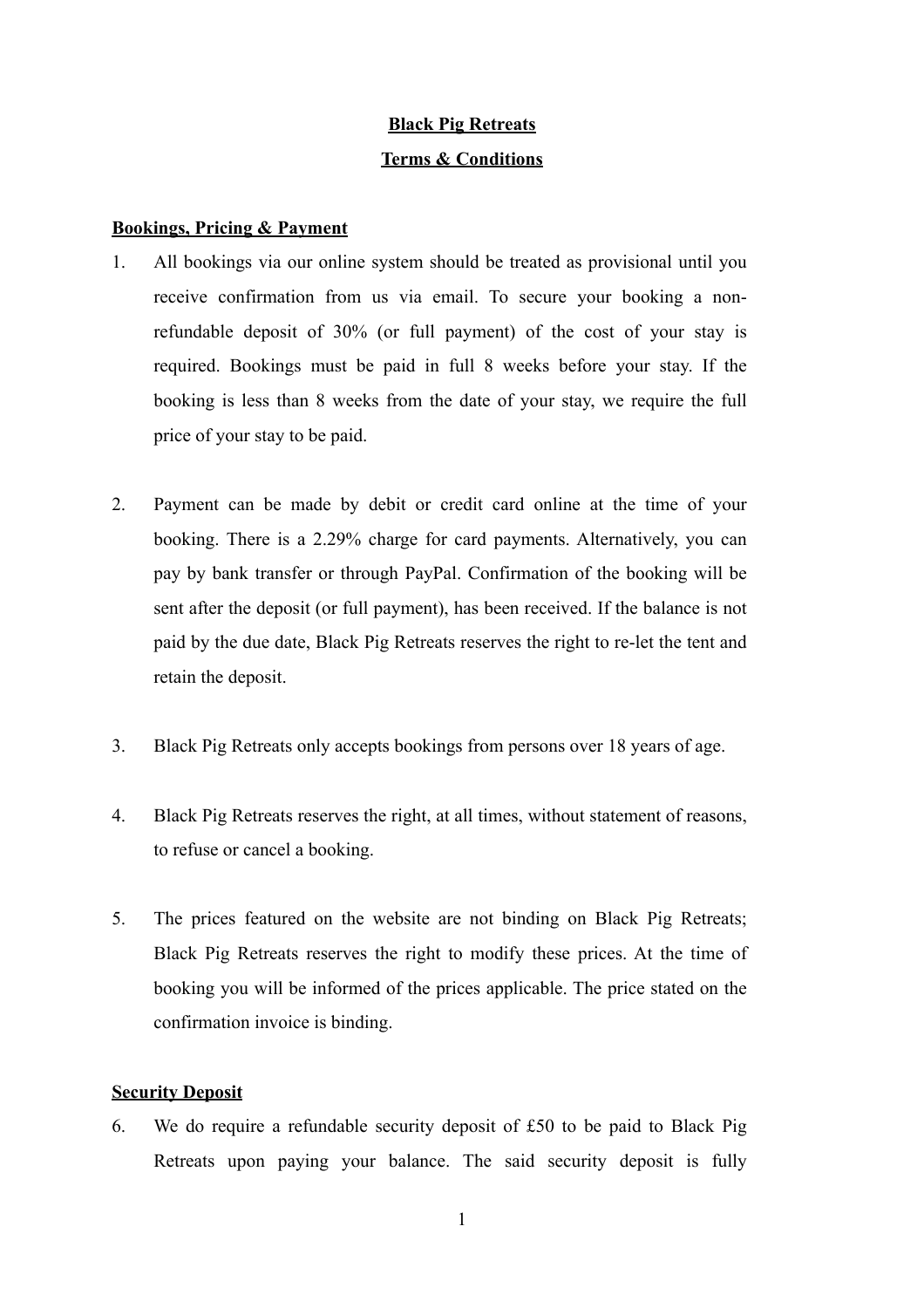refundable, save for any deductions that are required for any breakages or other damage to the tent and/or contents of the tent, or in respect of any fee incurred pursuant to paragraph 13 below.

# **Cancellations Policy**

- 7. If you cancel within 8 weeks of your arrival date we will endeavour to re-let your lodge. If we are unable to do so, then we regret that we will be unable to refund any monies paid. Should you cancel prior to this date, we will refund any monies paid, less your deposit, or reschedule your stay for another date. An administration fee of £30 will be charged in this instance. We recommend that you have appropriate holiday insurance cover.
- 8. In the event that we need to cancel your holiday we shall inform you as soon as possible and refund all monies paid to us by you within 14 days of notifying you.

# **Arrival**

- 9. Please advise us of your intended arrival time and update us en-route, a text when you are an hour away will suffice. Your tent will be ready from 4pm, but if we are ahead of schedule, we will let you know.
- 10. Please ensure you plan your journey to arrive no later than 7pm.
- 11. When you arrive please ring the bell at the gate and we will show you to your designated car park area. Here you will transfer luggage to our vehicle and we will show you to your tent.

# **Check Out/Departure**

12. Guests are requested to vacate their tent by 10.00 am on the date of their departure.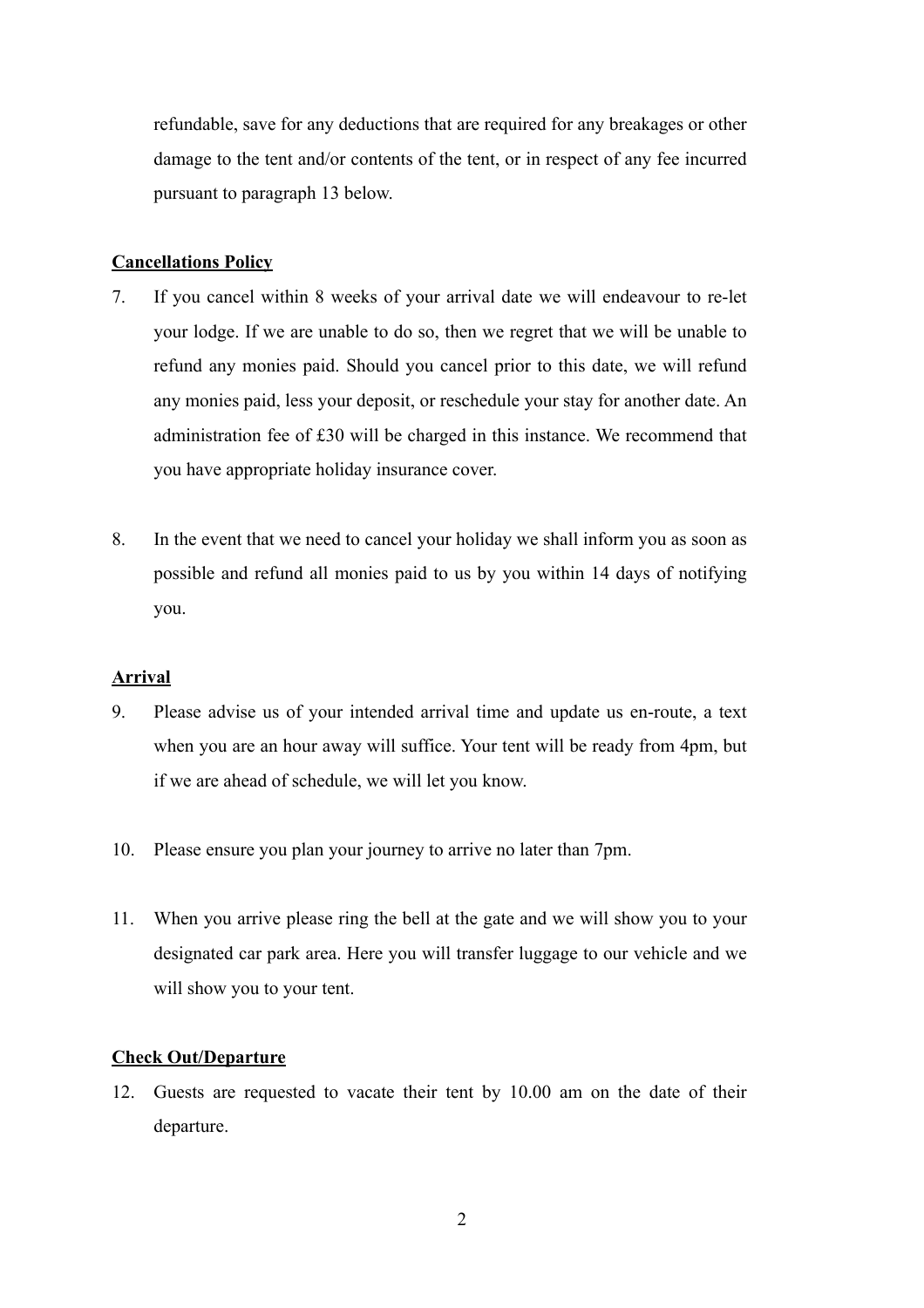13. We would ask that you leave the tent in same great condition in which you found it. If you leave your tent in an improper condition, Black Pig Retreats is entitled to charge an extra fee of £30 of additional (cleaning) costs. This can double to £60 in combination with a late departure. Dishes should be washed, bed linen stripped and placed in the laundry bags, the floor swept, and the bin emptied with rubbish put into a waste bag and placed in the bins by the car park.. Such fees will be deducted from the Security Deposit.

# **Visitors**

- 14. Day visitors are welcome. Please inform us of their arrival in advance so we can agree parking arrangements. We also need their contact details, should we, in the case of an emergency, need to know who is on site.
- 15. All visitors must leave the site by 10pm each day.
- 16. Guests are responsible for the behaviour of their visitors. Black Pig Retreats reserve the right to require a visitor to leave the site, in the event that the visitor's behaviour impacts upon the reasonable enjoyment and/or use of the site by other Guests or the owners.

#### **Dogs**

- 17. We are happy to welcome 2 dogs per lodge. **Dogs must be kept under control at all times in the meadow and on leads near the farm yard and farm animals**, as we have sheep, horses, dogs, cats, free range chickens and pigs.
- 18. Dogs must not be left unsupervised in the tent. We charge a £25 supplement per dog and provide poo bags, towels and bowls for your dog during your stay. Please clean up after your dog. A bin is provided in the car park area.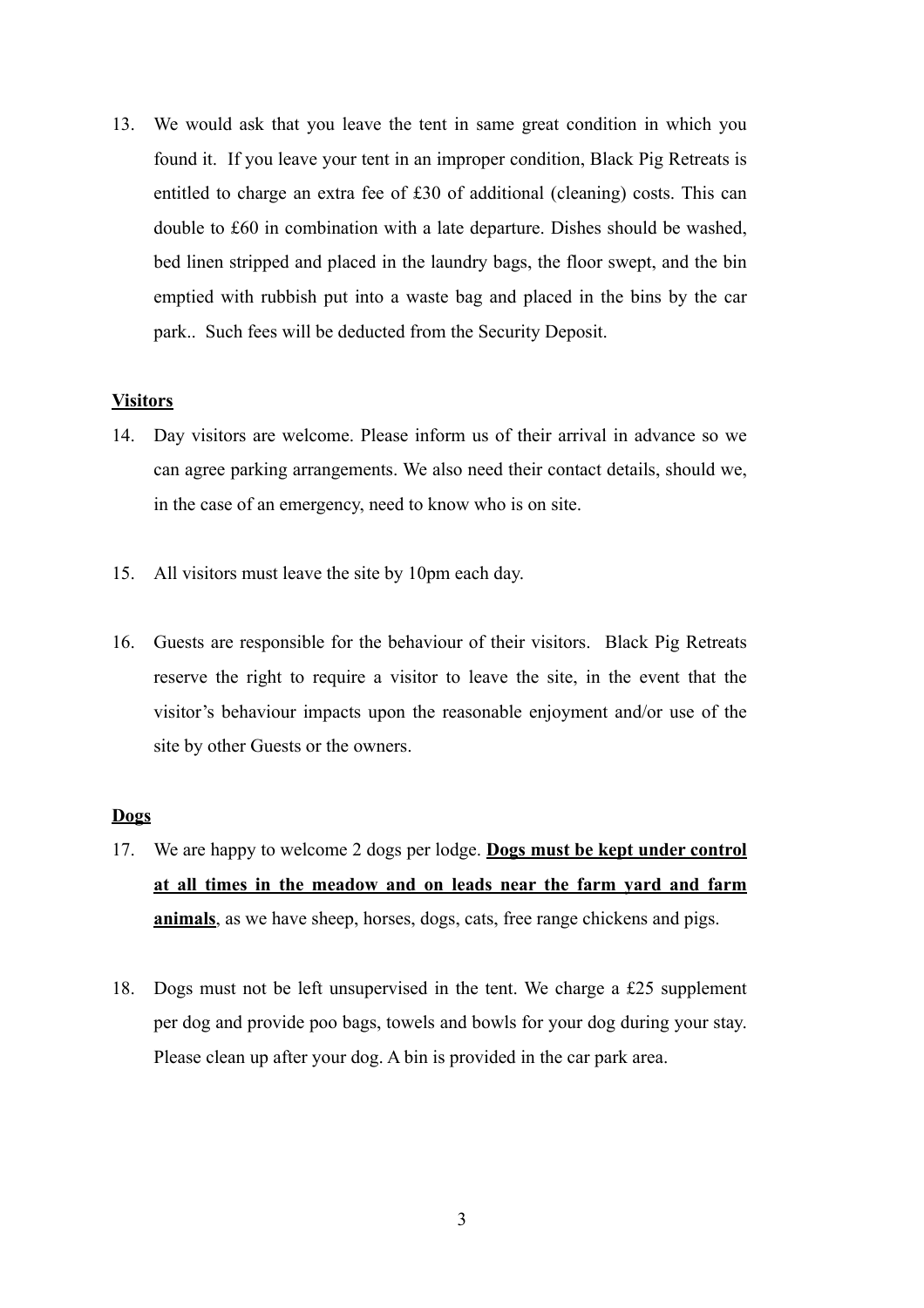# **Noise/Guest Behaviour**

- 19. We ask that guests keep noise to a minimum after 10.30pm and before 8am, in consideration of others.
- 20. Smoking is not permitted at anytime within the tent or on the decks. Please do not leave any lit candles, lanterns or fires unattended.
- 21. We reserve the right to require guests to leave Black Pig Retreats, in the event that a Guest's behaviour impacts upon the reasonable enjoyment and/or use of the site by other Guests or the owners. In such an event you may not be entitled to a refund of sums paid to Black Pig Retreats.

# **Children/Safety**

- 22. We love having children to stay at Black Pig Retreats. However, by booking and coming to Black Pig Retreats you agree to be responsible for your children, and any children in your care, and your own welfare and to take all reasonable precautions against personal injury, injury to others and damage to facilities and tents. Children must be supervised at all times near the pond, alongside the stream and in proximity to any farm animals.
- 23. Please take care around the farm animals. They are in designated areas away from visiting guests. If you or your children touch the farm animals, it is at your own risk. Please ensure hands are washed thoroughly with soap and water after any contact with farm animals, especially before eating.

#### **Use of Farm Facilities/Site**

24. The farmyard and houses are strictly private and we ask that guests avoid these areas during their stay. You are welcome to walk/drive through the yard in order to access the road. Children must be accompanied at all times.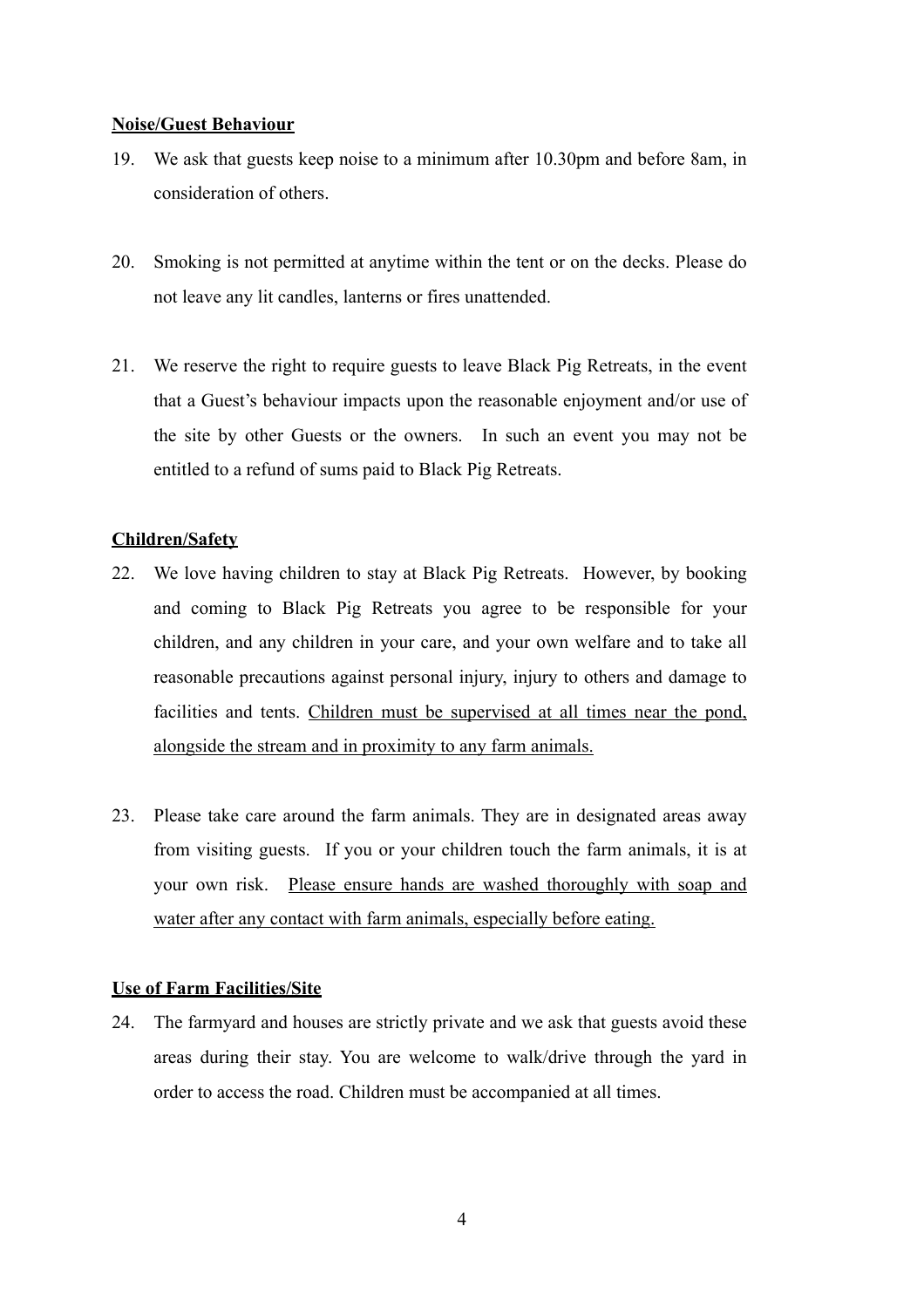- 25. Use of the facilities at Black Pig Retreats, such as riding in the Polaris, playing near the pond, climbing tress and walking our nature trails, is the absolute responsibility of the Guest and is done so at their own risk.
- 26. Guests are encouraged to enjoy the farm, but please follow the clearly marked footpaths. Do not not enter fields or go through gates without signs to direct you.

# **Theft**

27. Black Pig Retreats accepts no liability for any theft, loss or damage to your property that may arise from your stay at Black Pig Retreats. Guests are advised to ensure that they have appropriate insurance cover before staying at Black Pig Retreats.

#### **Force Majeure**

28. Force majeure as interpreted by Black Pig Retreats exists if the implementation of the agreement is entirely or partially, temporarily or permanently, prevented due to circumstances that are beyond the control of Black Pig Retreats, including threat of war, Pandemic, staff strikes, blockades, fire, floods, high winds and other disruptions or events. Black Pig Retreats are within their rights to close their location when they consider such circumstances as these make it necessary.

# **Complaints**

- 29. Despite all the care taken by the Black Pig Retreats staff, it may occur that you have a genuine complaint. You must take up this complaint with Black Pig Retreats immediately, in order to allow us to solve the matter as soon as possible.
- 30. Should the complaint not be settled to your satisfaction, you have the option, up to 1 month after departure from the site to lodge the complaint in writing or